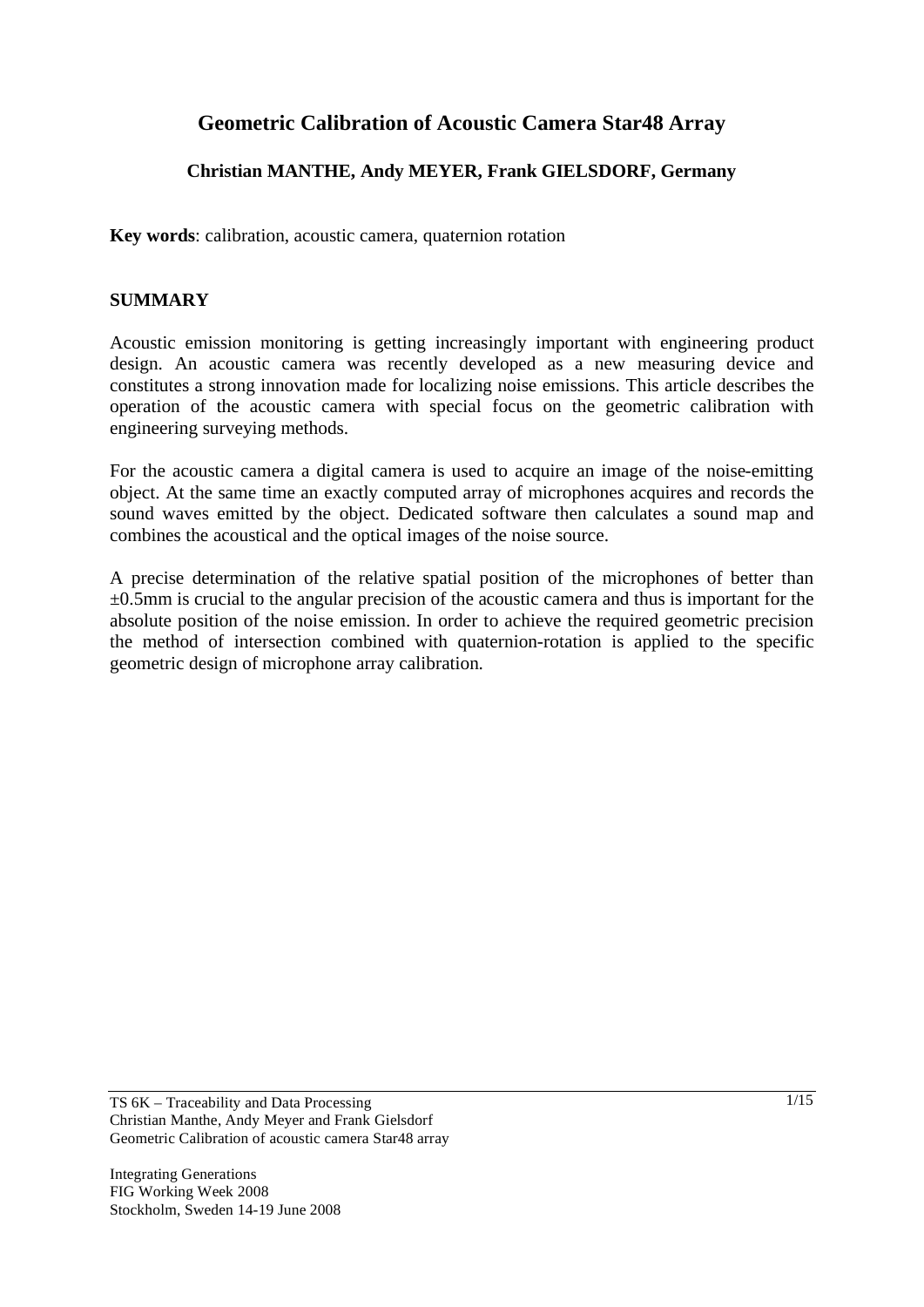# **Geometric Calibration of Acoustic Camera Star48 Array**

# **Christian MANTHE, Andy MEYER, Frank GIELSDORF, Germany**

# **1. FUNCTIONALITY OF THE ACOUSTIC CAMERA**

The use of microphone arrays and multichannel data recorders in connection with software for a fast visualization results an Acoustic Camera. Such a device has become popular for the localization of sound sources of machinery and equipment of any kind. An overlay of an optical photo gives the user a fast overview of the dominant noise sources emitted by the device under test (Jaeckel, 2006).

The underlying common principle of those systems in the far field approach is the delay-andsum beamforming method (

Figure 1). That technique use special time delay sets for the incoming signals to focus the microphone array on a spatial location. The correct delay set results in a coherent overlay by adding up all microphone signals. With that special time delay the region emitting the strongest sound pressure can be found.



#### **Figure 1 overview of the delay and sum beamforming method (©GfaI)**

Applying that beamforming technique for each pixel in a measurement plane ( Figure **2**) generates a sound pressure image.

TS 6K – Traceability and Data Processing Christian Manthe, Andy Meyer and Frank Gielsdorf Geometric Calibration of acoustic camera Star48 array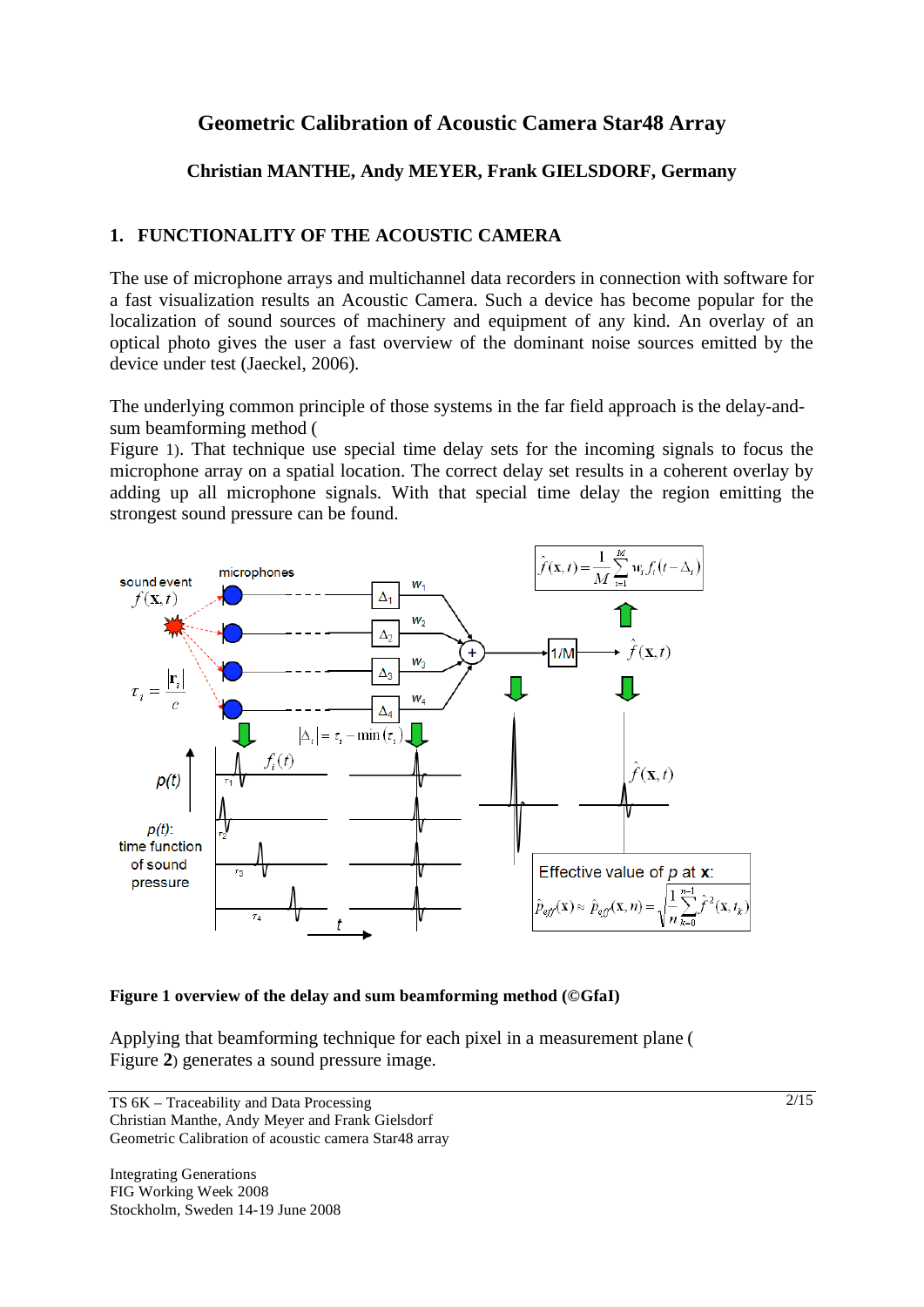

**Figure 2 delay-sum beamforming and the acoustic camera (©GfaI)** 

# **2. REALIZATION OF THE STAR48 ARRAY**

The frequency range of such devices is correlated with the size of the acoustic camera. The star array (

Figure 3) is developed to realize a portable system with a size about 3m in diameter. That gives the opportunity to detect also the deeper frequencies, interesting for large objects. The star array has three hinged lightly inclined microphone arms and a digital camera in the center. To get accurate microphone positions the microphone holes (about 1mm diameter) on each arm are drilled with a CNC-Milling machine (precision about  $\pm 0.1$ mm). Each microphone is connected with a recorder witch support very high scan-rates on 48 channels to record the sound.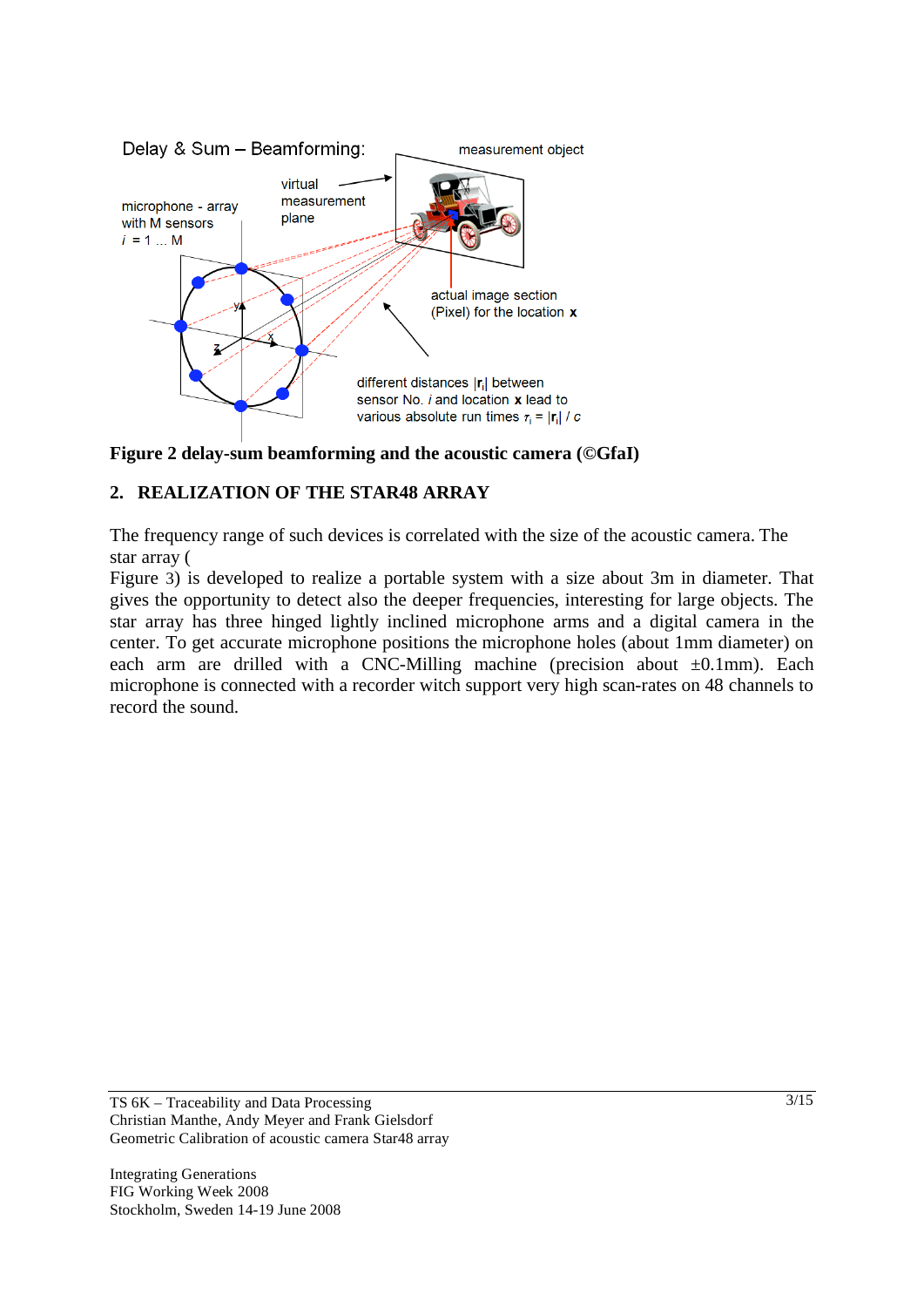



### **3. GEOMETRIC CALLIBRATION**

Since the mechanical construction is a subject to inexactness the as-built microphone positions must be calibrated. The real microphone coordinates deviate from the theoretical coordinates. The developed calibration software is applied immediately after delivery in order to provide the exact microphone positions to the customer. It runs right in time and place, not requiring any post processing in the office.

### **3.1 Spatial geometric localization of the microphones**

The manufactured microphones have to be precisely coordinated in order to obtain a better time delay for each microphone with respect to each acoustic image pixel. The calibration will improve the angular resolution of the acoustic camera  $($  figure 5).

Therefore different geometric measurement methods are possible. A close range photogrammetric approach would require a great number of high resolution pictures and hence was considered as being too expensive. A coordinate measuring machine is expensive and has to touch the sensible microphone array.

TS 6K – Traceability and Data Processing Christian Manthe, Andy Meyer and Frank Gielsdorf Geometric Calibration of acoustic camera Star48 array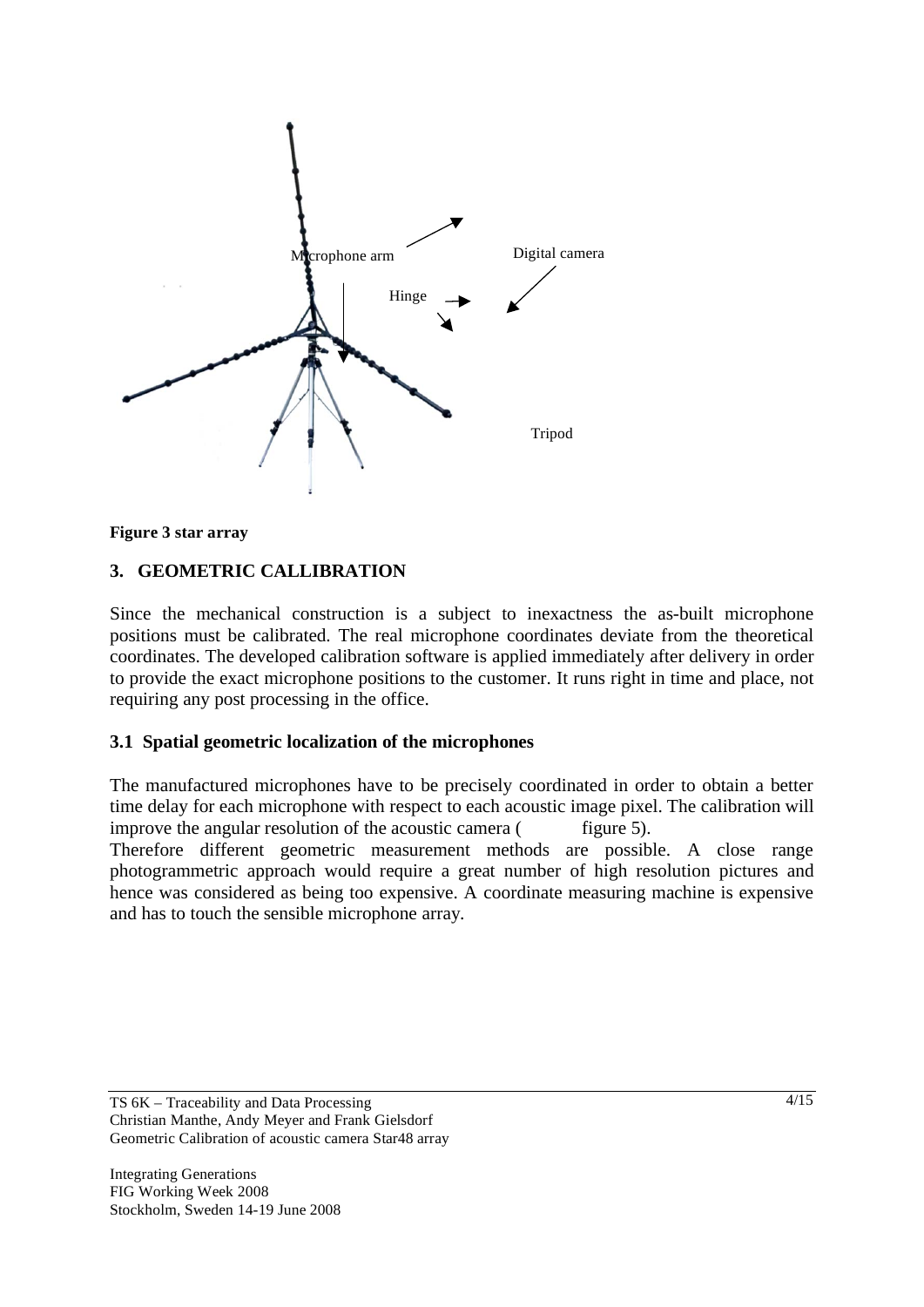

## **Intersection**

An expedient method in this case is the localization by an intersection of adjusted zenith and horizontal directions observed with a total station in conjunction with an adjusted base line and a prior information about the mutual microphone distance ( Figure 3).

On each array arm only 3 out of 16 microphones are observed. Thus the orientation and the deflection of microphone arm can be estimated. The intermediate drilling holes are obtained by linear interpolation in a post adjustment process.

**Figure 3 measurement configuration**

#### **Measurement device**

A total station Leica TCA 2003 (±0.3mgon, ±1mm at a 68% level of significance) is used for the angle and distance observation. The pre-measurement analysis showed that a survey procedure with two standpoints (A and B) and directions being observed two times in two faces lead to a sufficient result.

#### **3.2 Estimation of the microphone coordinates**

The general outline of the accomplished algorithm is the following: First the observations are adjusted in a local geodetic (left-hand) system and the unknown parameters are computed than, secondly, transformed to the right-hand camera system.

In a first step the approximate coordinates are calculated because the observation equations used in the least squares adjustment are nonlinear. In a second step the redundant observations are adjusted with respect to the functional and the stochastical model. The rank defect of the normal equation system is eliminated by introducing a fixed geodetic datum.

## **3.2.1 Determine Approximate Values**

As shown in fFgure 3 the approximate values for the unknown microphone positions are calculated with the observations from standpoint A only. The horizontal datum is parameterized by point A the horizontal x coordinate of point B that results the specified angle  $\mod A$  to B.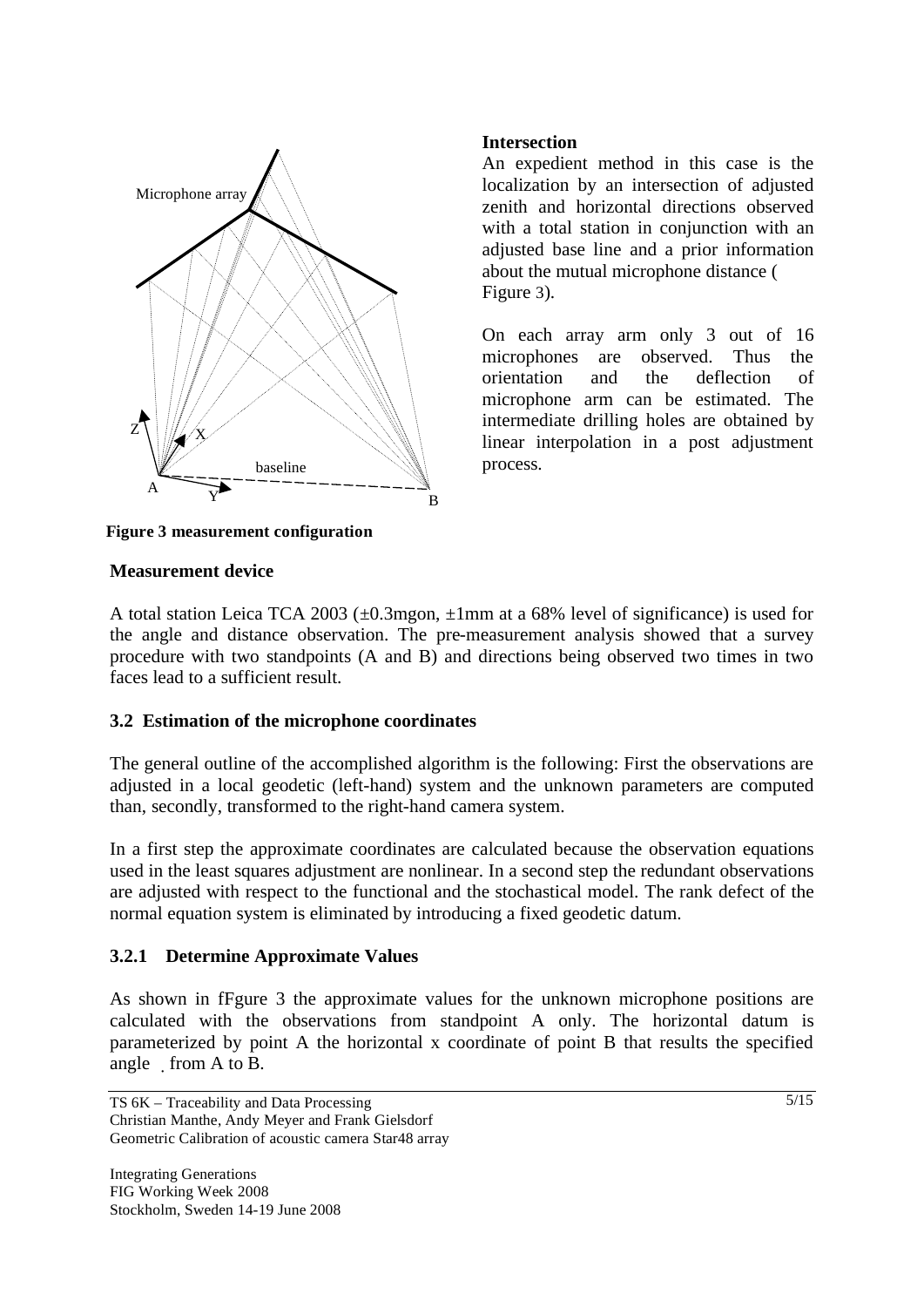$$
s_{A-Mic} = \frac{\sin \beta}{\sin(\alpha + \beta)} s_{A-B}
$$
  
\n
$$
X_{Mic} = \cos(100^{(s)} - (\alpha + \delta)) s_{A-Mic}
$$
  
\n
$$
Y_{mic} = \sin(100^{(s)} - (\alpha + \delta)) s_{A-Mic}
$$
  
\n
$$
Z_{Mic} = \frac{s_{A-Mic}}{\tan(z_A^{Mic})}
$$



**fFgure 3 overview to calculate the approximativ values**

TS 6K – Traceability and Data Processing Christian Manthe, Andy Meyer and Frank Gielsdorf Geometric Calibration of acoustic camera Star48 array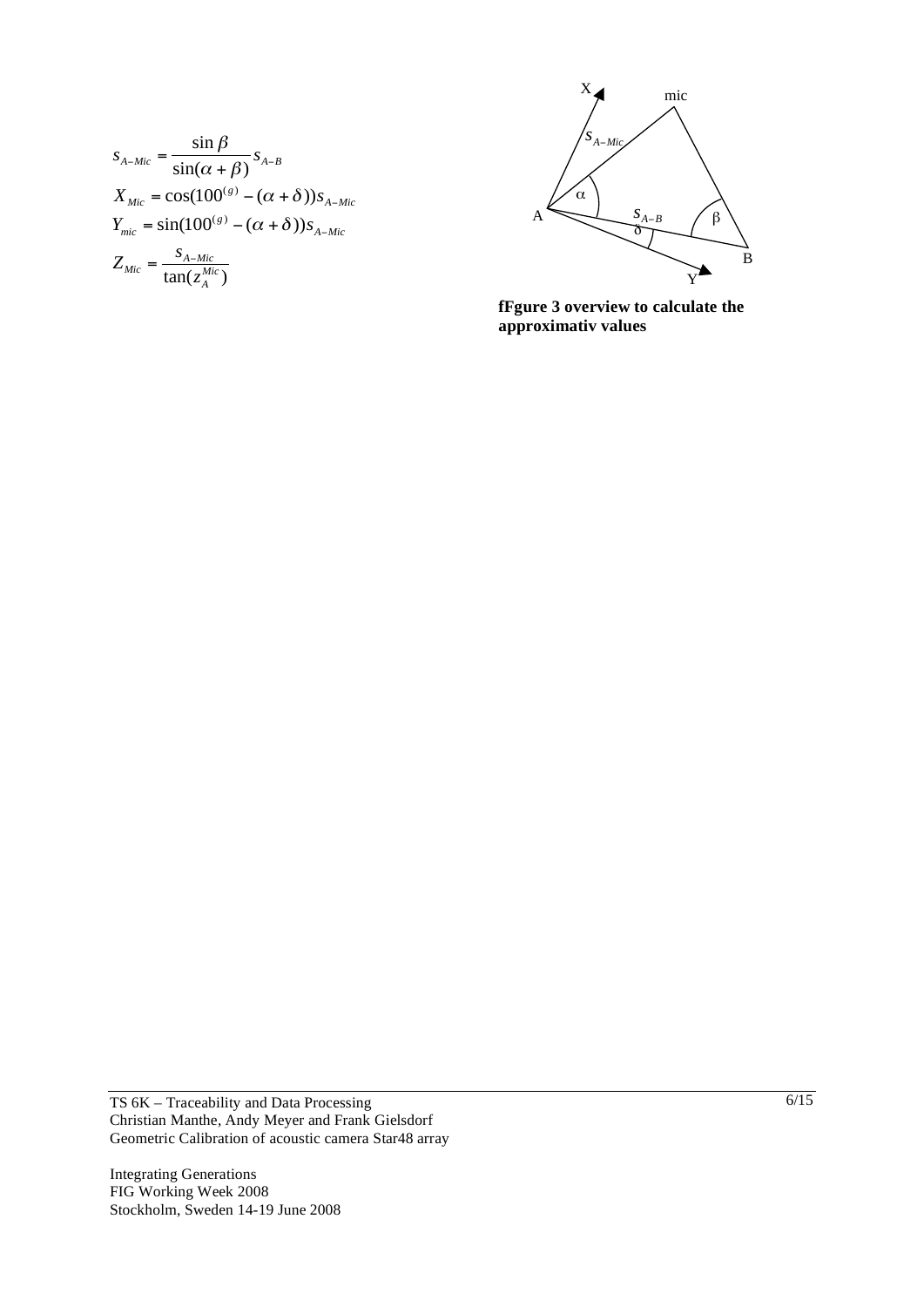#### **3.2.2 Observation equations**

The instrument reading for the **horizontal direction** is adjusted with respect to the unknown microphone coordinates, the standpoints and the zero horizontal direction  $\omega$ .

$$
r_A^{mic} + v_i = \arctan\left(\frac{y_{mic} - y_A}{x_{mic} - x_A}\right) - \omega_A \quad r_B^{mic} + v_{i+n} = \arctan\left(\frac{y_{mic} - y_B}{x_{mic} - x_B}\right) - \omega_B
$$
\n
$$
r_A^B + v_{1+2n} = \arctan\left(\frac{y_B - y_A}{x_B - x_A}\right) - \omega_A \quad r_B^A + v_{2+2n} = \arctan\left(\frac{y_A - y_B}{x_A - x_B}\right) - \omega_B
$$

**Zenith angle** from standpoint to microphone

$$
\vartheta_{A}^{mic} + v_{i+2n+2} = \arctan\left(\frac{\sqrt{(y_{mic} - y_{A})^{2} + (x_{mic} - x_{A})^{2}}}{z_{mic} - z_{A}}\right)
$$

$$
\vartheta_{B}^{mic} + v_{i+3n+2} = \arctan\left(\frac{\sqrt{(y_{mic} - y_{B})^{2} + (x_{mic} - x_{B})^{2}}}{z_{mic} - z_{B}}\right)
$$

Zenith angle from standpoint to standpoint

$$
\vartheta_A^B + v_{1+4n+2} = \arctan\left(\frac{\sqrt{(y_B - y_A)^2 + (x_B - x_A)^2}}{z_B - z_A + h_A^B}\right)
$$

$$
\vartheta_B^A + v_{2+4n+2} = \arctan\left(\frac{\sqrt{(y_A - y_B)^2 + (x_A - x_B)^2}}{z_A - z_B - h_A^B}\right)
$$

**Slope distance** between instrument points

$$
s_A^B + v_{1+4n+4} = \sqrt{(x_B - x_A)^2 + (y_B - y_A)^2 + (z_B - z_A)^2}
$$

$$
s_B^A + v_{2+4n+4} = \sqrt{(x_A - x_B)^2 + (y_A - y_B)^2 + (z_A - z_B)^2}
$$

Slope distances between drilling holes (a priori vendor information)

$$
s_{mic}^{mic_i} + v_{i+4n+6} = \sqrt{(x_{mic_i} - x_{mic})^2 + (y_{mic_i} - y_{mic})^2 + (z_{mic_i} - z_{mic})^2}
$$

TS 6K – Traceability and Data Processing Christian Manthe, Andy Meyer and Frank Gielsdorf Geometric Calibration of acoustic camera Star48 array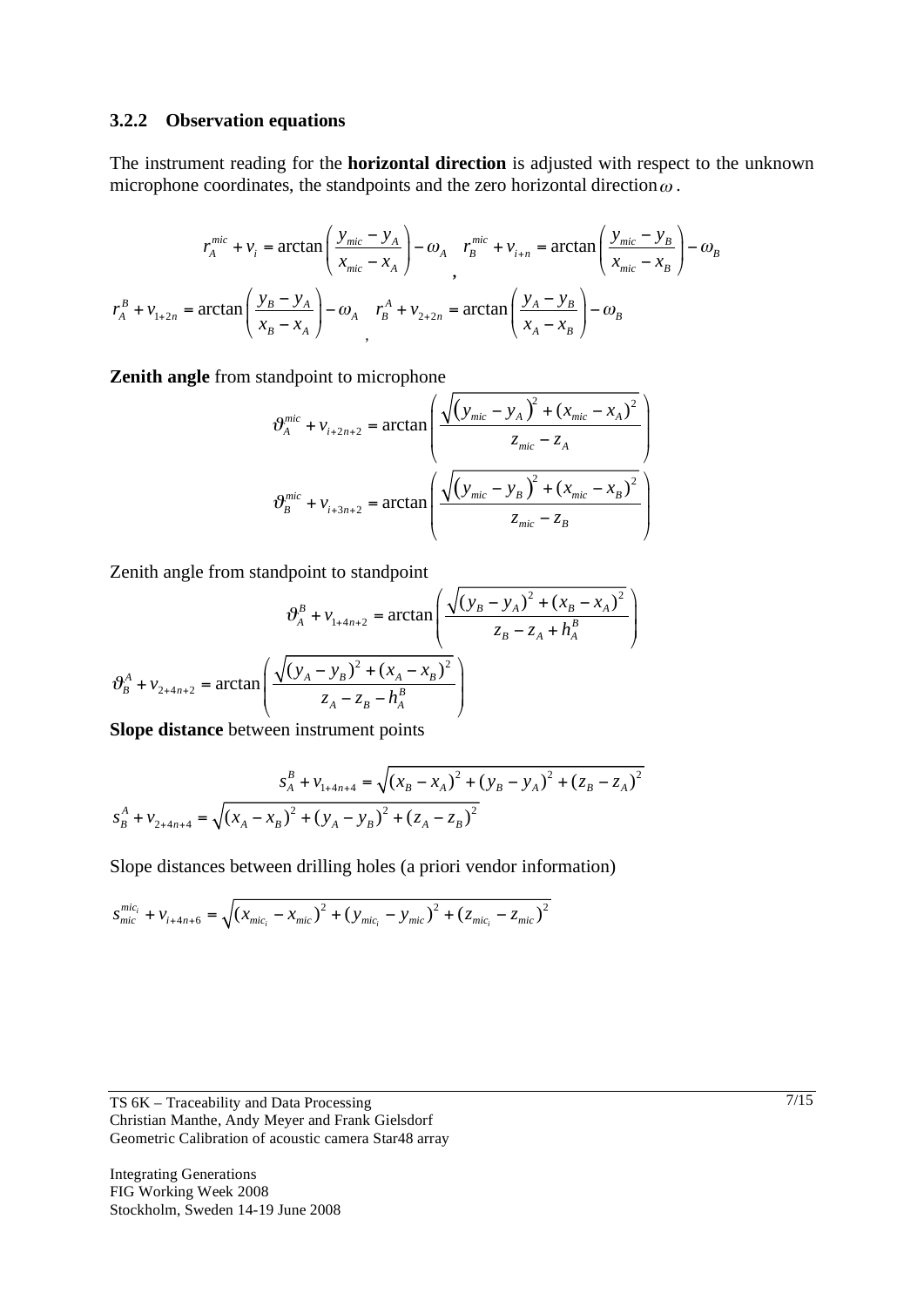#### **3.2.3 Variance free datum**

The three-dimensional left oriented measuring system has a rank defect of 5, since two rotational components are fixed due to the gravity (total station is leveled in both standpoints). The local instrument datum is a variance free base. Datum is given by

> Translation:  $x_A = y_A = z_A = 0.0$ m  $\pm 0.0$  m Rotation:  $x_B=0.1m \pm 0.0 m$ Scale: a priori distance between drilled microphone holes  $\pm 0.1$ mm

#### **3.2.4 Stochastic model**

The stochastic model is given by the standard derivation of the horizontal and zenith direction with  $\pm 0.3$  mgon, the slope distance of the base with  $\pm 1$ mm and slope distance between the microphones with  $\pm 0.1$ mm. Additionally the pointing error ( $\pm 0.2$ mm) is considered.

$$
\sigma_{\text{point\_rad}} = \frac{\sigma_{\text{point}}}{s_{ij}}
$$

Horizontal and zenith directions with a given standard deviation of the unit weight  $_{0}=1$  in the adjustment calculation are weighted

$$
p_{direction} = \frac{\sigma_0^2}{\sigma_{direction}^2 + (\sigma_{center\_rad} \frac{200}{\Pi})^2}
$$

Distant observations are weighted with

$$
p_s = \frac{\sigma_0^2}{\sigma_s^2}
$$

#### **3.2.5 Least squares solution**

The adjusted observations and unknowns are computed with the formulas for the parametric adjustment calculation like described in (Ghilani & Wolf, 2006) or (Niemeier, 2002).

Five star arrays were observed and adjusted (

Table 1). The assumptions for the stochastic and functional model are obviously true because the standard derivation of the unit weight after the adjustment is less than 1.

Furthermore a relationship between the distance to the array and the mean errors of the microphones is conspicuous. The closeness influenced the mean error of the microphone coordinates. To obtain the precise determination of the relative spatial positions of the microphones better than  $\pm 0.5$ mm, the maximal distance of a star array should not exceed 6m. To point out that no blunder influence the result the maximum normalized residuals NV for each star are shown.

TS 6K – Traceability and Data Processing Christian Manthe, Andy Meyer and Frank Gielsdorf Geometric Calibration of acoustic camera Star48 array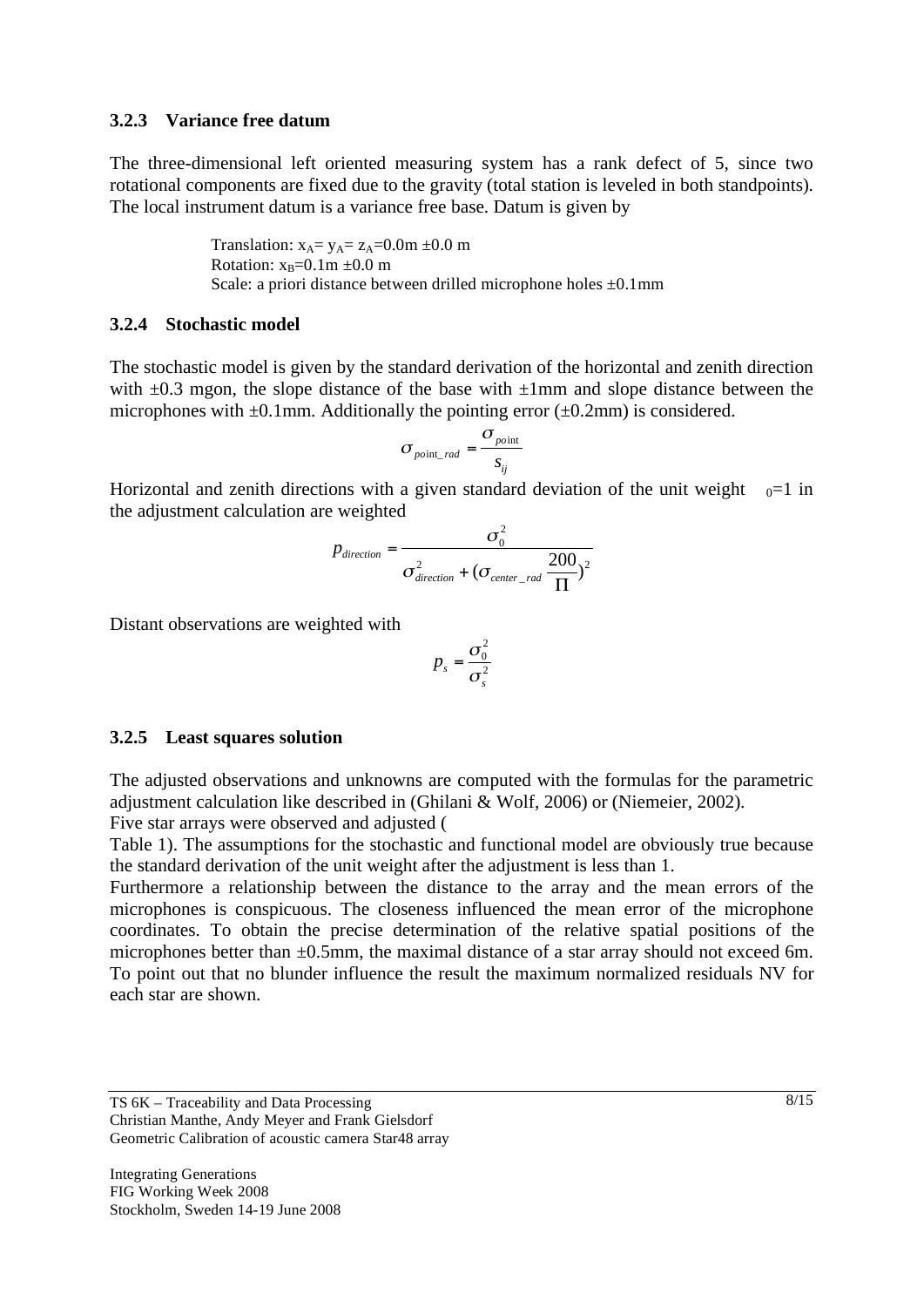| number of the star array                                            |      | $\overline{2}$ | 3    | $\overline{4}$ | 5    |
|---------------------------------------------------------------------|------|----------------|------|----------------|------|
| distance to the star array [m]                                      | 4.36 | 4.37           | 4.73 | 5.48           | 6.14 |
| baseline length [m]                                                 | 4.21 | 4.21           | 4.59 | 4.59           | 4.59 |
| mean of absolute corrections of<br>the horizontal angles [mgon]     | 0.4  | 0.3            | 0.5  | 0.5            | 0.7  |
| mean of absolute corrections of<br>the zenith angles [mgon]         | 0.6  | 0.3            | 0.6  | 0.5            | 0.6  |
| mean of the mean point errors of 0.22<br>the local coordinates [mm] |      | 0.13           | 0.3  | 0.45           | 0.51 |
| maximum mean error of the local<br>coordinates [mm]                 | 0.26 | 0.15           | 0.41 | 0.51           | 0.59 |
| max NV                                                              | 1.1  | 0.7            | 2.1  | 2.8            | 2.1  |
| $\hat{\sigma}_0$ after the adjustment                               | 0.4  | 0.2            | 0.6  | 0.7            | 0.8  |

## **Table 1 solved adjustment results**

#### **3.3 Transformation into the target system**

The results of the previous calculations are given in a local left oriented total station system that depends on the survey design. The next step is to transform the microphone coordinates from the left oriented total station system to the right orientated camera system. The datum of the target system is defined by approximate coordinates given by the microphone array vendor. As the solution of this transformation the residuals of the estimated geometric microphone position with respect to the designed theoretical spatial position of the microphones in the camera system is obtained.

## **3.3.1 Quaternion rotations**

There are different possibilities to describe a rotation in the Euclidean space. Traditional Euler rotations suffer from the so called "gimbal lock" (Hanson, 2006), where a rotation maps one principle axis onto another, resulting in a loss of a degree of freedom. That's why good approximate values for the transformation parameter (three angles) are needed.

In order to avoid an intermediate calculation for the rotational approximation values and to guarantee convergence (quaternions are bi-linear) the rotation is parameterized with quaterions

$$
q = q_0 + iq_1 + jq_2 + kq_3 = (q_0, q_1, q_2, q_3) = (q_0, \vec{q})
$$

to which special operation rules are assigned (Hanson, 2006). For the rotation between the local and the demanded target system are used quaternions of unit length.

$$
q \cdot q = q_0^2 + q_1^2 + q_2^2 + q_3^2 = q_0^2 + \vec{q} \cdot \vec{q} = 1
$$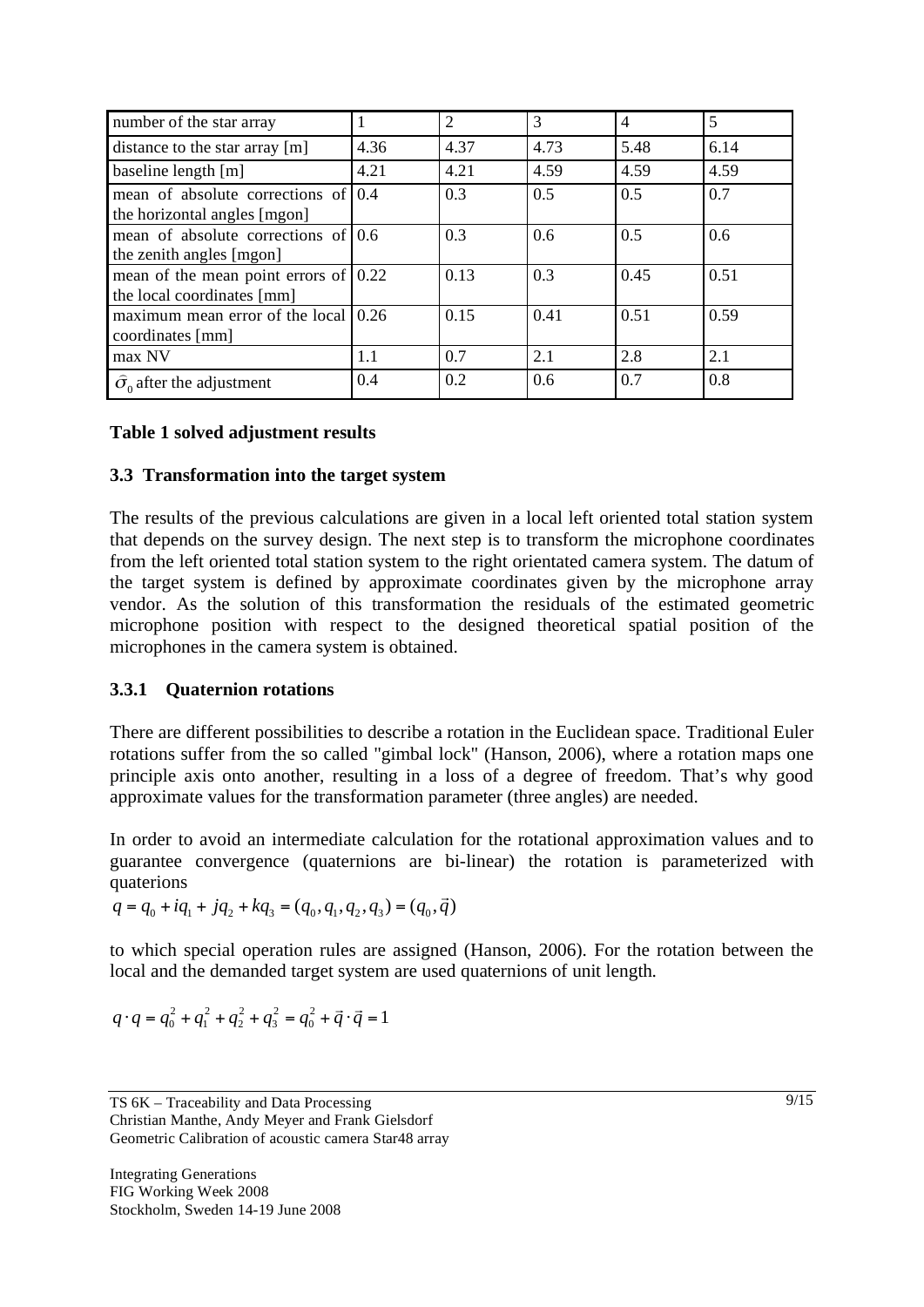**Quaternion represents a rotation** by defining the plane of the rotation and the angle of the rotation. The plane is defined as normal to the quaternion vector n, and the angle is defined as alpha.

$$
q0 = \cos\left(\frac{\alpha}{2}\right); \quad q_1 = n_x \cdot \sin\left(\frac{\alpha}{2}\right); \quad q_2 = n_y \cdot \sin\left(\frac{\alpha}{2}\right); \quad q_3 = n_z \cdot \sin\left(\frac{\alpha}{2}\right)
$$

Like described in (Hanson, 2006) a rotation matrix can express with quaternion.

$$
R = \begin{bmatrix} q_0^2 + q_1^2 - q_2^2 - q_3^2 & 2q_1q_2 - 2q_0q_3 & 2q_1q_3 - 2q_0q_2 \\ 2q_1q_2 + 2q_0q_3 & q_0^2 - q_1^2 + q_2^2 - q_3^2 & 2q_2q_3 - 2q_0q_1 \\ 2q_1q_3 - 2q_0q_2 & 2q_2q_3 + 2q_0q_1 & q_0^2 - q_1^2 - q_2^2 + q_3^2 \end{bmatrix}
$$

With substituting in the diagonal elements with  $q_0^2 + q_1^2 + q_2^2 + q_3^2 = 1$  it can be written like

$$
R = \begin{bmatrix} 2q_0^2 + 2q_1^2 - 1 & 2q_1q_2 - 2q_0q_3 & 2q_1q_3 - 2q_0q_2 \\ 2q_1q_2 + 2q_0q_3 & 2q_0^2 + 2q_2^2 - 1 & 2q_2q_3 - 2q_0q_1 \\ 2q_1q_3 - 2q_0q_2 & 2q_2q_3 + 2q_0q_1 & 2q_0^2 + 2q_3^2 - 1 \end{bmatrix}
$$

#### **3.3.2 Estimation of the quaternion parameter**

The presented approach models the designed coordinates  $X_{cam}$  in the camera system as observations. The rotation R is parameterized with the quaternion q0, q1, q2, q3. The local coordinates  $X_{loc}$  are considered to be constant. The functional model is given with:

$$
X_{cam} = R \cdot X_{loc} + T.
$$

To separate the rotation R from the translation T a centroid reduction is performed before the rotation is estimated.

$$
X_{cam\_red} = R \cdot X_{loc\_red}
$$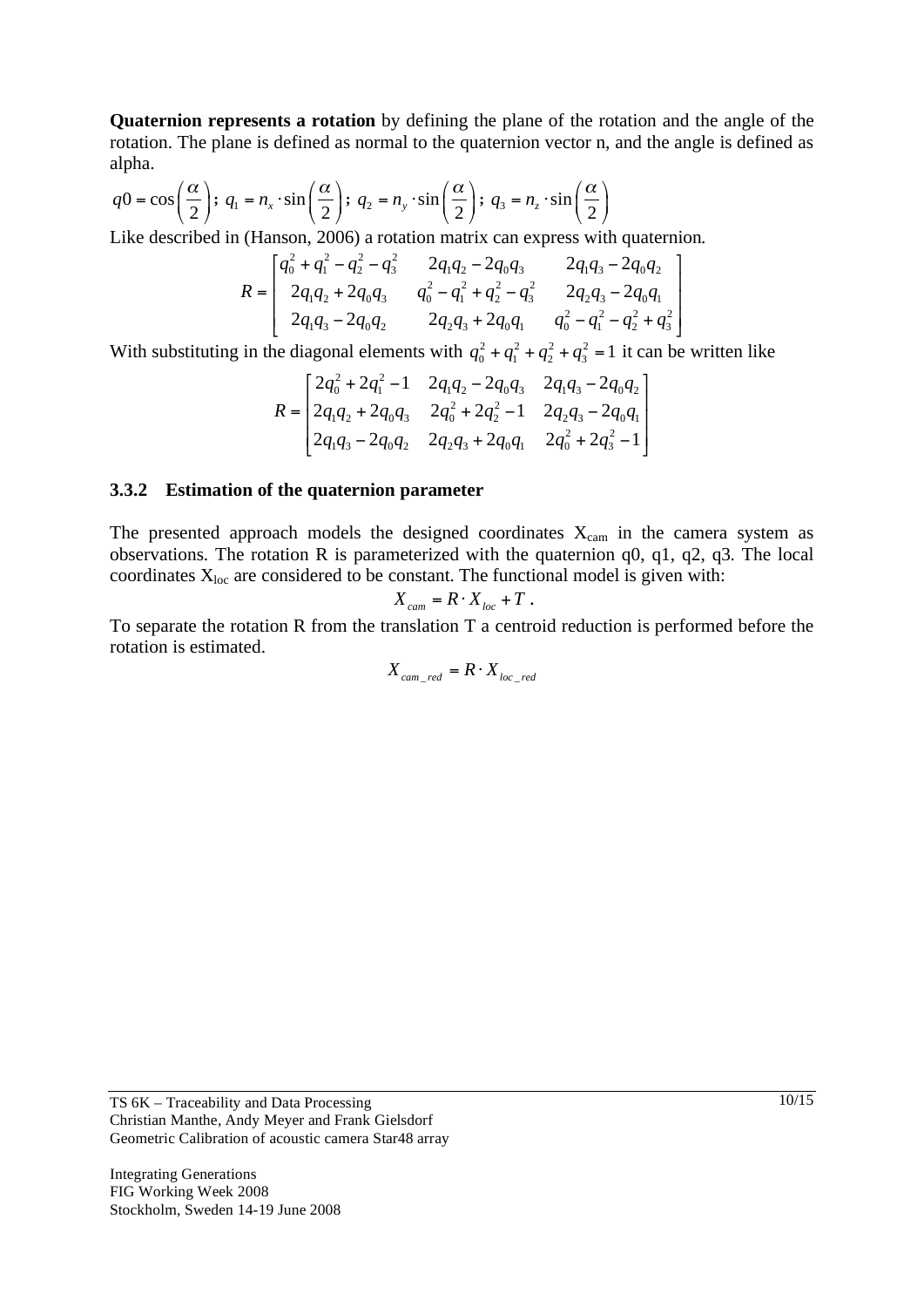#### **Observation equations** for the rotation are

$$
x_{cam\_red\_1} + v_{x_1} = R_{11} \cdot x_{loc\_red\_1} + R_{12} \cdot y_{loc\_red\_1} + R_{13} \cdot z_{loc\_red\_1}
$$
\n
$$
\vdots
$$
\n
$$
x_{cam\_red\_n} + v_{x_n} = R_{11} \cdot x_{loc\_red\_n} + R_{12} \cdot y_{loc\_red\_n} + R_{13} \cdot z_{loc\_red\_n}
$$
\n
$$
y_{cam\_red\_1} + v_{y_1} = R_{21} \cdot x_{loc\_red\_1} + R_{22} \cdot y_{loc\_red\_1} + R_{23} \cdot z_{loc\_red\_1}
$$
\n
$$
\vdots
$$
\n
$$
y_{cam\_red\_n} + v_{y_1} = R_{21} \cdot x_{loc\_red\_n} + R_{22} \cdot y_{loc\_red\_n} + R_{23} \cdot z_{loc\_red\_n}
$$
\n
$$
z_{cam\_red\_1} + v_{z_1} = R_{31} \cdot x_{loc\_red\_1} + R_{32} \cdot y_{loc\_red\_1} + R_{33} \cdot z_{loc\_red\_1}
$$
\n
$$
\vdots
$$

$$
z_{cam\_red\_n} + v_{x_n} = R_{31} \cdot x_{loc\_red\_n} + R_{32} \cdot y_{loc\_red\_n} + R_{33} \cdot z_{loc\_red\_n}
$$

The partial derivatives of the rotation matrix with respect to the quaternion parameter are given with.

$$
\frac{\partial R}{\partial q_0} = \begin{bmatrix} 4q_0 & -2q_3 & 2q_2 \\ 2q_3 & 4q_0 & -2q_1 \\ -2q_2 & 2q_1 & 4q_0 \end{bmatrix}; \n\qquad\n\frac{\partial R}{\partial q_1} = \begin{bmatrix} 4q_1 & 2q_2 & 2q_3 \\ 2q_2 & 0 & -2q_0 \\ 2q_3 & 2q_0 & 0 \end{bmatrix}
$$
\n
$$
\frac{\partial R}{\partial q_2} = \begin{bmatrix} 0 & 2q_1 & 2q_0 \\ 2q_1 & 4q_2 & 2q_3 \\ -2q_0 & 2q_3 & 0 \end{bmatrix}; \n\qquad\n\frac{\partial R}{\partial q_3} = \begin{bmatrix} 0 & -2q_0 & 2q_1 \\ 2q_0 & 0 & 2q_2 \\ 2q_1 & 2q_2 & 4q_3 \end{bmatrix}
$$

TS 6K – Traceability and Data Processing Christian Manthe, Andy Meyer and Frank Gielsdorf Geometric Calibration of acoustic camera Star48 array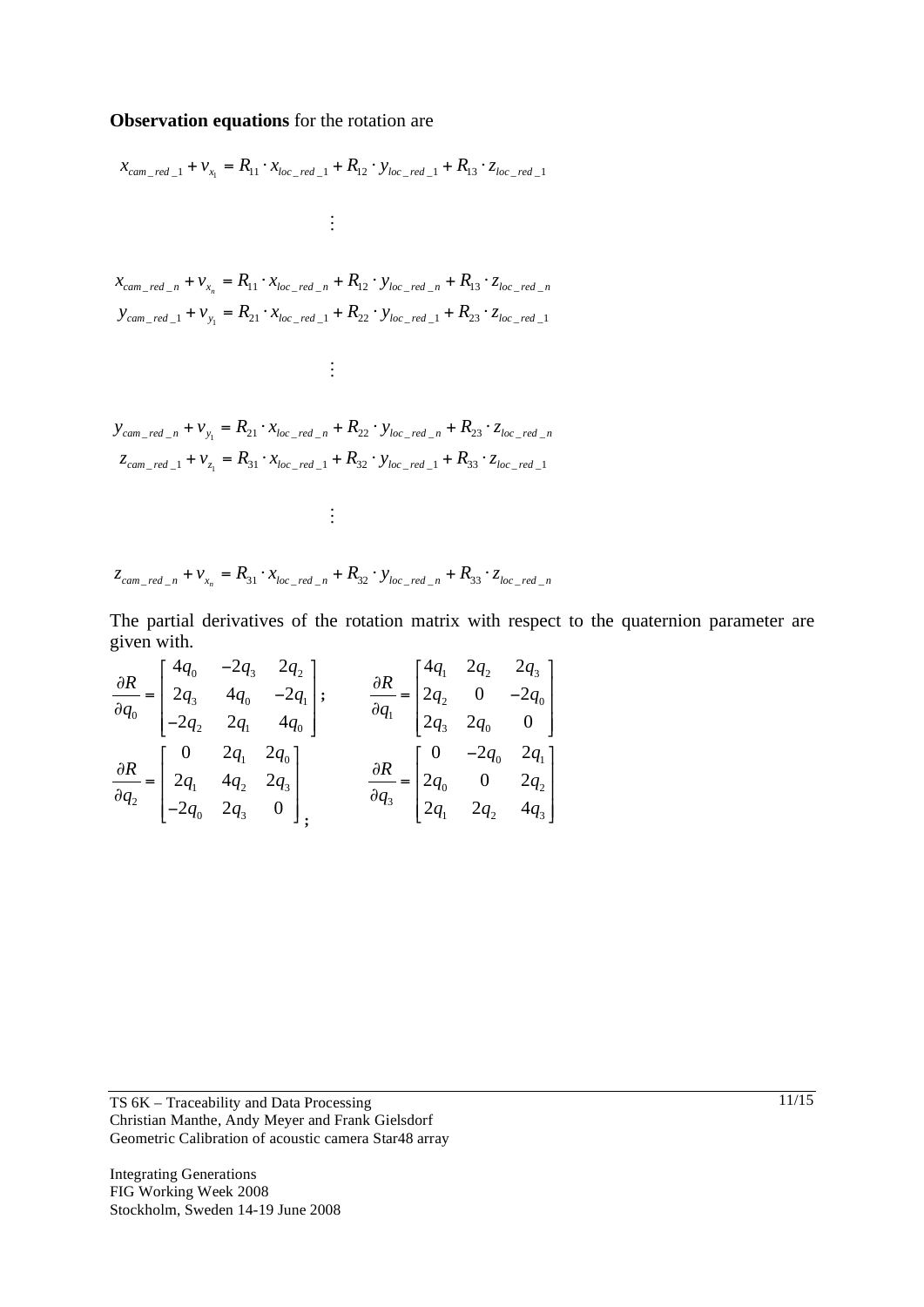**Design matrix** for the rotation into the target system.

$$
A = \begin{bmatrix} \frac{\partial x_{cam\_red\_1}}{\partial q_0} & \frac{\partial x_{cam\_red\_1}}{\partial q_1} & \frac{\partial x_{cam\_red\_1}}{\partial q_2} & \frac{\partial x_{cam\_red\_1}}{\partial q_3} \\ \vdots & \vdots & \vdots & \vdots \\ \frac{\partial x_{cam\_red\_n}}{\partial q_0} & \frac{\partial x_{cam\_red\_n}}{\partial q_1} & \frac{\partial x_{cam\_red\_n}}{\partial q_2} & \frac{\partial x_{cam\_red\_n}}{\partial q_3} \\ \frac{\partial y_{cam\_red\_1}}{\partial q_0} & \frac{\partial y_{cam\_red\_1}}{\partial q_1} & \frac{\partial y_{cam\_red\_1}}{\partial q_2} & \frac{\partial y_{cam\_red\_1}}{\partial q_3} \\ \vdots & \vdots & \vdots & \vdots \\ \frac{\partial x_{cam\_red\_n}}{\partial q_0} & \frac{\partial y_{cam\_red\_n}}{\partial q_1} & \frac{\partial y_{cam\_red\_n}}{\partial q_2} & \frac{\partial y_{cam\_red\_n}}{\partial q_3} \\ \frac{\partial z_{cam\_red\_1}}{\partial q_0} & \frac{\partial z_{cam\_red\_1}}{\partial q_1} & \frac{\partial z_{cam\_red\_1}}{\partial q_2} & \frac{\partial z_{cam\_red\_1}}{\partial q_3} \\ \vdots & \vdots & \vdots & \vdots \\ \frac{\partial x_{cam\_red\_n}}{\partial q_0} & \frac{\partial z_{cam\_red\_n}}{\partial q_1} & \frac{\partial z_{cam\_red\_n}}{\partial q_2} & \frac{\partial z_{cam\_red\_n}}{\partial q_3} \\ \end{bmatrix}
$$

Because of the non invertible normal matrix  $A<sup>T</sup>PA$  we use the unit length condition for quaternions to solve the problem as parametric adjustment with conditions between the unknowns.

$$
b = q_0^2 + q_1^2 + q_2^2 + q_3^2 - 1
$$

$$
\begin{bmatrix} x \\ k \end{bmatrix} = \begin{bmatrix} A^T P A & B \\ B^T & 0 \end{bmatrix}^{-1} \begin{bmatrix} A^T P & l \\ w & \end{bmatrix}
$$
  
with  $B^T = \begin{bmatrix} \frac{\partial b}{\partial q_0} & \frac{\partial b}{\partial q_1} & \frac{\partial b}{\partial q_2} & \frac{\partial b}{\partial q_3} \end{bmatrix} = \begin{bmatrix} 2q_0 & 2q_1 & 2q_2 & 2q_3 \end{bmatrix}$ 

After an iteration process with guaranteed convergence we obtain the best estimated quaternion parameter to build the rotation matrix. Now we can compute the Translation parameter with the centroids in both coordinate systems and the rotation matrix.

$$
T = \vec{x}_{cam\_centroid} - R \cdot \vec{x}_{loc\_centroid}
$$

TS 6K – Traceability and Data Processing Christian Manthe, Andy Meyer and Frank Gielsdorf Geometric Calibration of acoustic camera Star48 array

Integrating Generations FIG Working Week 2008 Stockholm, Sweden 14-19 June 2008 12/15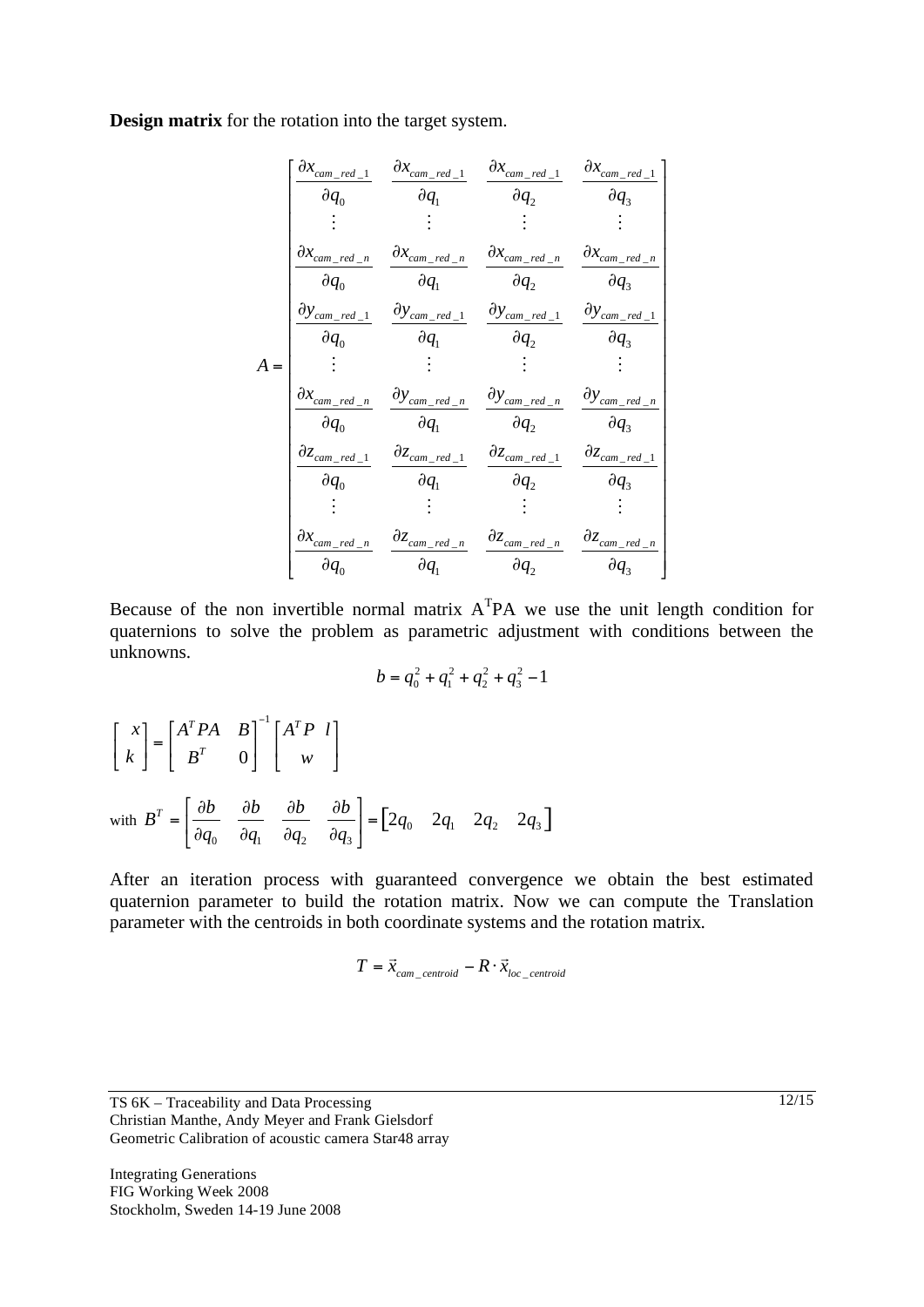### **3.3.3 Result of the transformation**

With the rotation and the translation matrix we obtain coordinated microphones in the camera system. In

Table 2 are carried together the maximum residuals for each star. It illustrates how different the geometric of each star is. Significant deflection of a microphone arm was not detected.

| Star           | max<br>[mm] | DY<br>$DX$ max<br>[mm] | DZ<br>max<br>[mm] |
|----------------|-------------|------------------------|-------------------|
|                | 4.8         | $-6.3$                 | 1.9               |
| $\overline{2}$ | 6.4         | $-13.0$                | 11.4              |
| $\overline{3}$ | $-9.3$      | 7.8                    | $-2.6$            |
|                | 9.0         | 7.7                    | $-6.2$            |
| $\overline{5}$ | $-8.1$      | 4.4                    | $-5.9$            |

#### **Table 2 residuals of the star arrays**

#### **4. Outcome**



figure 4 and figure 5 illustrate the beamforming result of the time domain calculation as an acoustic image. Both images show a wall with tree active loudspeakers by an image contrast with 5 dB. The color scale on the right starts with transparent and deep blue with 40.3dB and increases over green until red and magenta 45.3 dB.



TS 6K – Traceability and Data Processing Christian Manthe, Andy Meyer and Frank Gielsdorf Geometric Calibration of acoustic camera Star48 array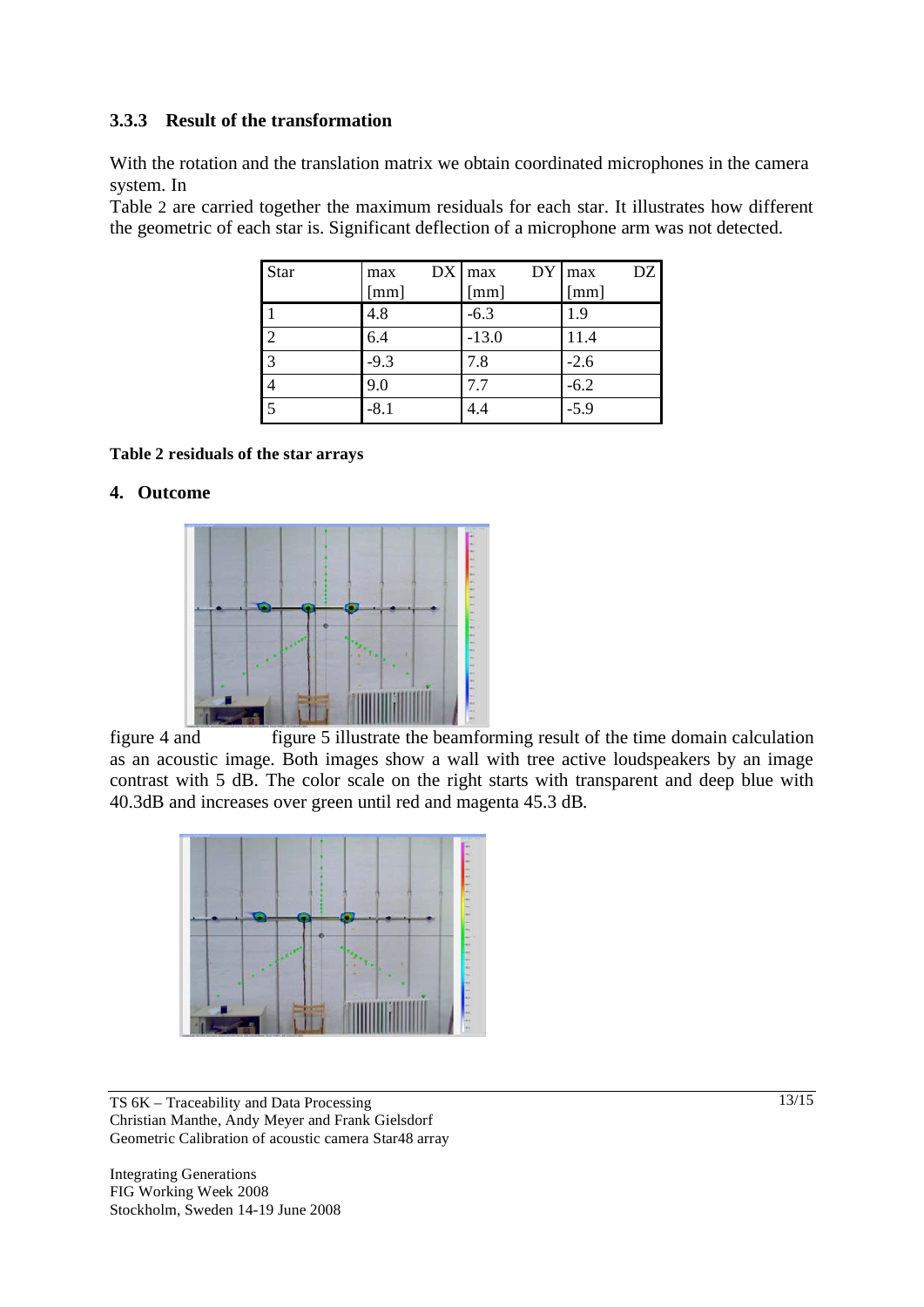figure 4 shows the acoustic image before and figure 5 after the geometric calibration.



The inexact time delay sets results a smudgy sound pressure map (

figure 4) so the sound sources cannot clearly localized. An intuitively understandable picture ( figure 5) shows that tree loudspeaker in the middle were active and emit sound.



**figure 4 acoustic image before calibation figure 5 acoustic image after calibration** 



# **REFERENCES**

Anderson, J. M., & Mikhail, E. M. (1998). *Surveying Theory and Practice.* Boston: McGraw-Hill.

GFaI. (2008, 03). *acoustic-camera.com*. Retrieved 03 19, 2008, from http://www.acousticcamera.com/

Ghilani, C. D., & Wolf, P. R. (2006). *Adjustment Computations spatial data analysis.* Canada: John Wiley & Sons.

Hanson, A. J. (2006). *Visualizing Quarternions.* San Francisco: Morgen Kaufmann.

Jaeckel, O. (2006). Strengths and weaknesses of calculating beamforming in the time domain. Berlin Beamforming Conference (BeBeC).

Niemeier, W. (2002). *Ausgleichungsrechung.* Berlin: de Gruyter .